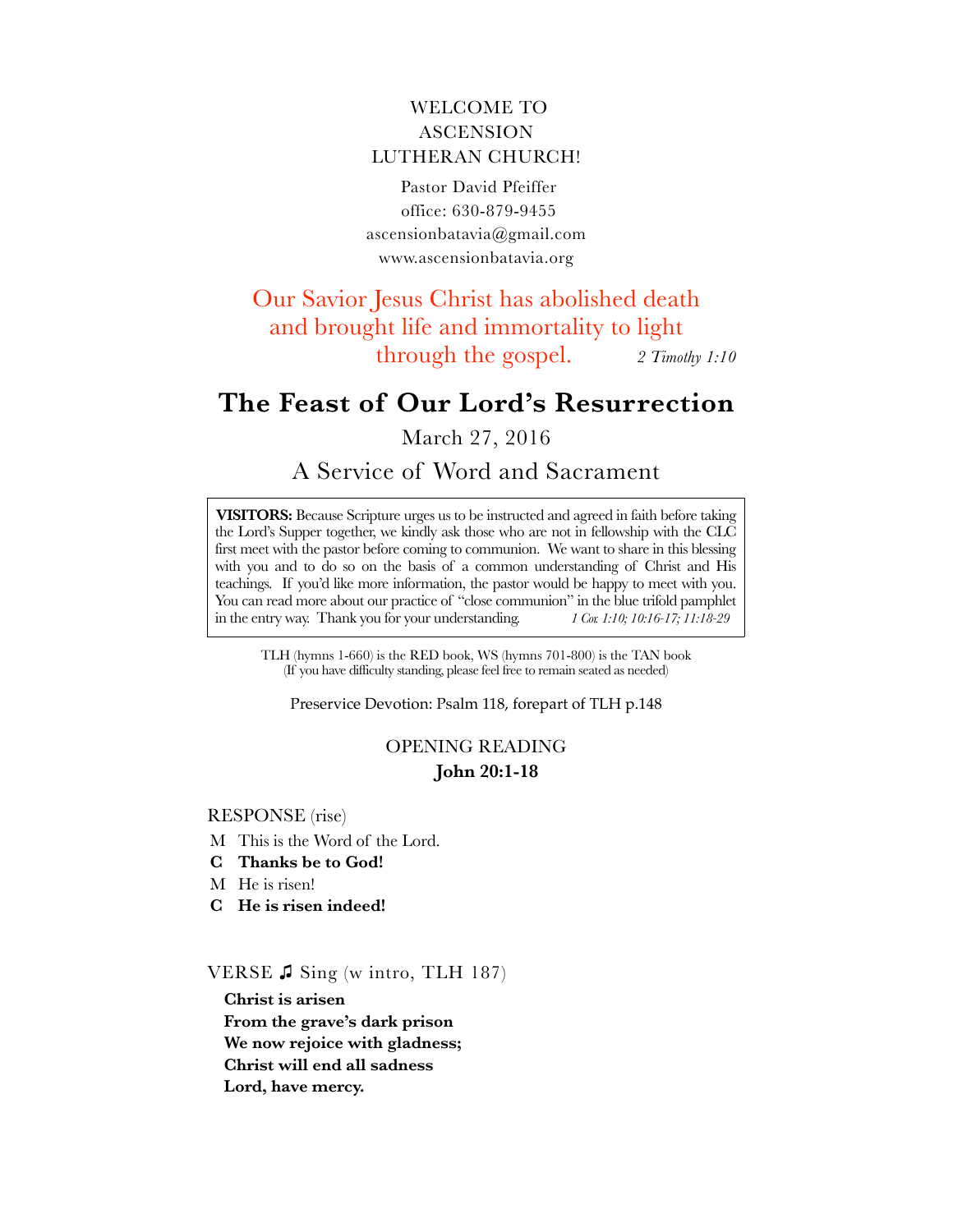| All our hopes were ended     | Hallelujah!                   |
|------------------------------|-------------------------------|
| Had Jesus not ascended       | Hallelujah!                   |
| From the grave triumphantly, | Hallelujah!                   |
| For this, Lord Christ, we    | We now rejoice with gladness. |
| worship Thee.                | Chris will end all sadness.   |
| Lord have mercy.             | Lord, have mercy.             |

RESPONSIVE READING Selected verses from Psalm 118:15-29

- M The voice of rejoicing and salvation Is in the tents of the righteous;
- **C The right hand of the Lord does valiantly.**
- M The right hand of the Lord is exalted;
- **C The right hand of the Lord does valiantly.**
- M I shall not die, but live,
- **C And declare the works of the Lord.**
- M The Lord has chastened me severely,
- **C But He has not given me over to death.**
- M Open to me the gates of righteousness; I will go through them,
- **C And I will praise the Lord.**
- M This is the gate of the Lord,
- **C Through which the righteous shall enter.**
- M I will praise You, For You have answered me,
- **C And have become my salvation.**
- M The stone which the builders rejected
- **C Has become the chief cornerstone.**
- M This was the Lord's doing;
- **C It is marvelous in our eyes.**
- M This is the day the Lord has made;
- **C We will rejoice and be glad in it.**
- M Save now, I pray, O Lord;
- **C O Lord, I pray, send now prosperity.**
- M Blessed is he who comes in the name of the Lord!
- **C We have blessed you from the house of the Lord.**
- M God is the Lord,
- **C And He has given us light;**
- M Bind the sacrifice with cords to the horns of the altar.
- **C You are my God, and I will praise You;**
- M You are my God,
- **C I will exalt You.**
- M Oh, give thanks to the Lord, for He is good!
- **C For His mercy endures forever.**
- M The Lord be with you. *Luke 1:28*

**C And also with you.**

## COLLECT OF THE DAY

M Let us pray, Almighty God, Who through the resurrection of Your Son, Jesus Christ, our Lord, has overcome death and opened to us the gate of everlasting life, we ask You to keep us constantly by Your grace that we may remain dead to sin and alive to righteousness and by Your power,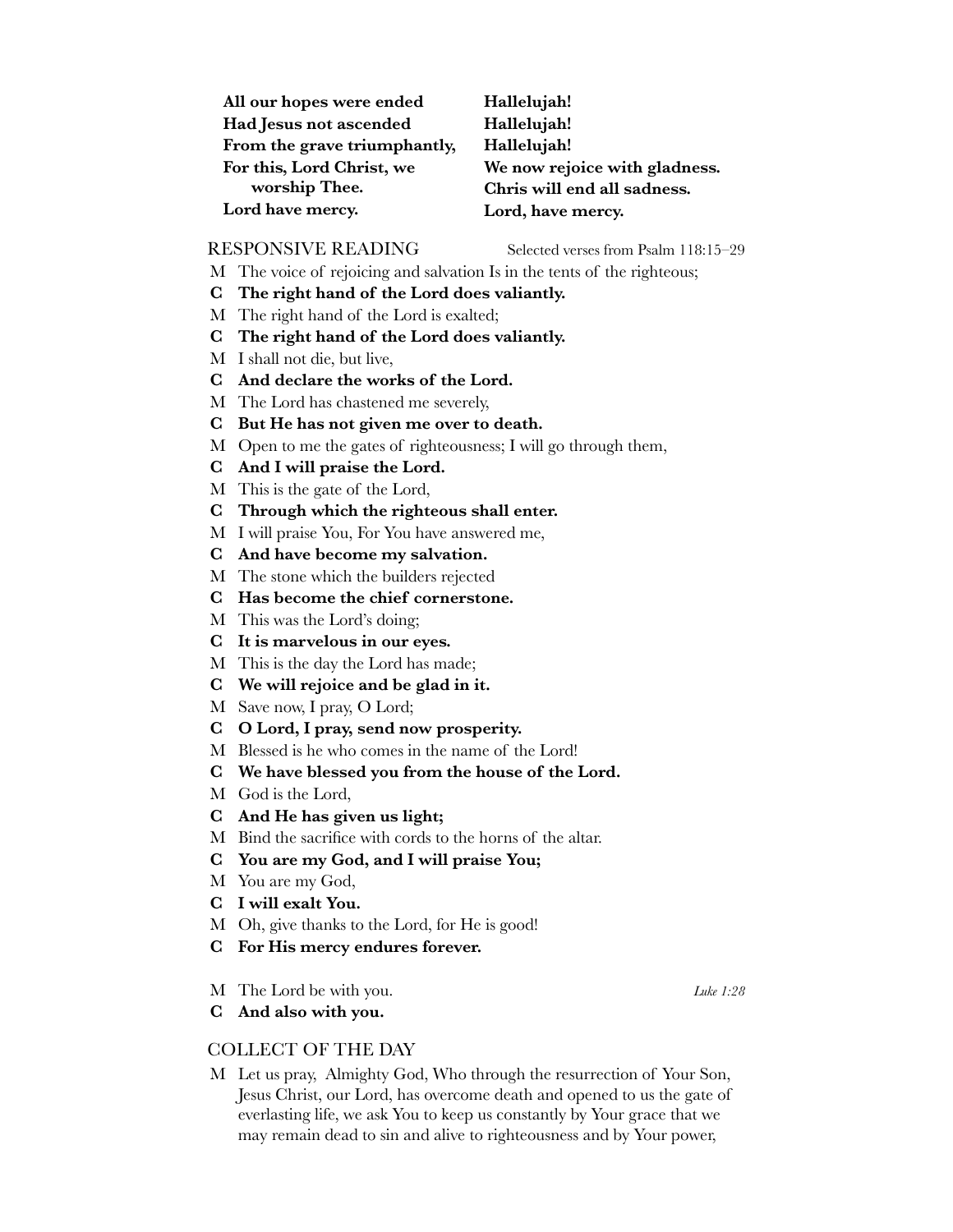triumph over death and the grave in the full image of our risen Lord, to Whom with You and the Holy Spirit be honor and glory both now and forever.

**C Amen.**

# FIRST LESSON

# **Job 19:23–27**

- <sup>23</sup> "Oh, that my words were written! Oh, that they were inscribed in a book!
- <sup>24</sup> That they were engraved on a rock With an iron pen and lead, forever!
- <sup>25</sup> For I know *that* my Redeemer lives, And He shall stand at last on the earth;
- <sup>26</sup> And after my skin is destroyed, this *I know,* That in my flesh I shall see God,
- <sup>27</sup> Whom I shall see for myself, And my eyes shall behold, and not another. *How* my heart yearns within me!

# CHILDREN'S CHOIR

"I Know That My Redeemer Lives"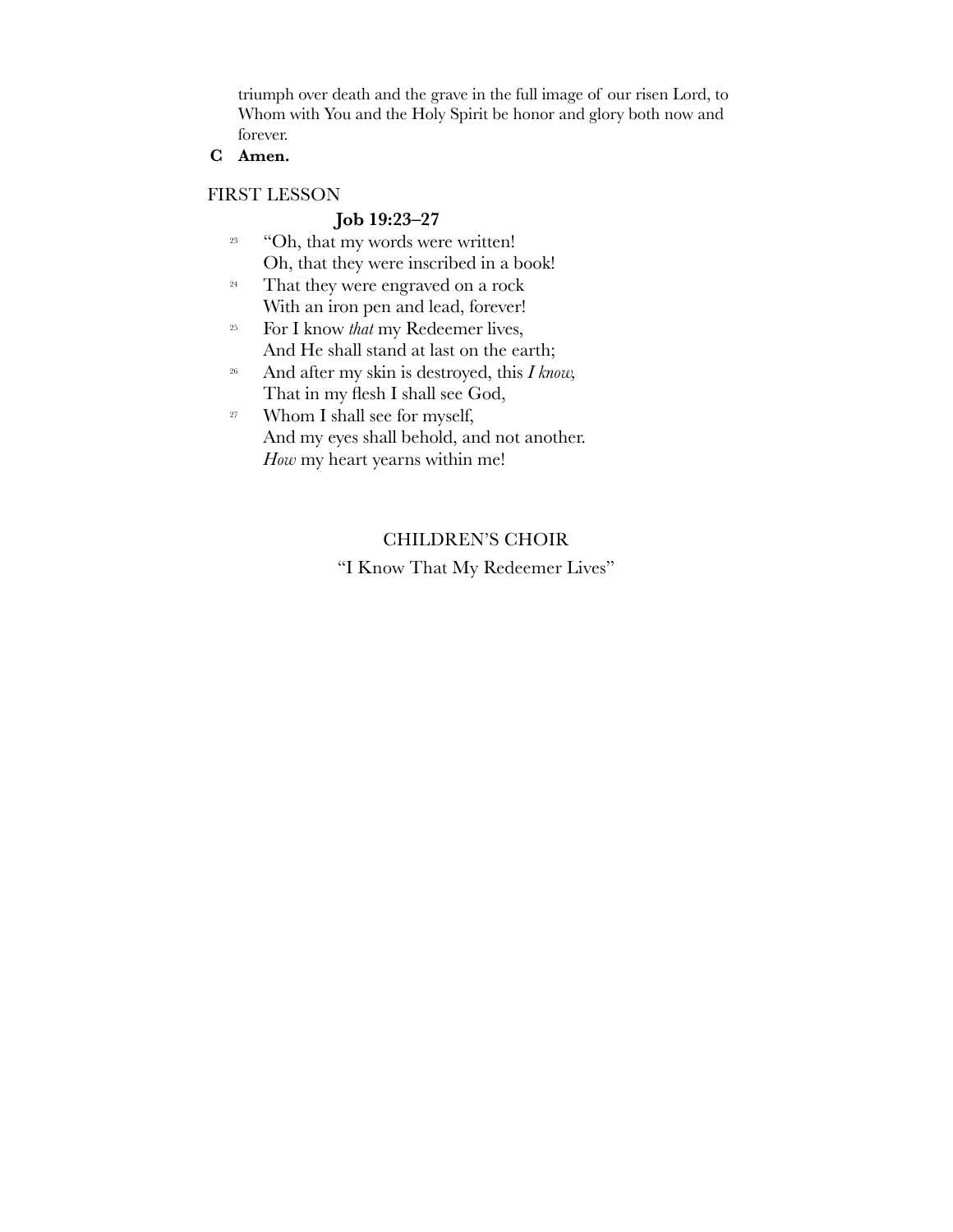# SECOND LESSON

# **Isaiah 65:17–25**

- <sup>17</sup> "For behold, I create new heavens and a new earth; And the former shall not be remembered or come to mind.
- <sup>18</sup> But be glad and rejoice forever in what I create; For behold, I create Jerusalem *as* a rejoicing, And her people a joy.
- <sup>19</sup> I will rejoice in Jerusalem, And joy in My people; The voice of weeping shall no longer be heard in her, Nor the voice of crying.
- <sup>20</sup> "No more shall an infant from there *live but a few* days, Nor an old man who has not fulfilled his days; For the child shall die one hundred years old, But the sinner *being* one hundred years old shall be accursed.
- <sup>21</sup> They shall build houses and inhabit *them;* They shall plant vineyards and eat their fruit.
- <sup>22</sup> They shall not build and another inhabit; They shall not plant and another eat; For as the days of a tree, *so shall be* the days of My people, And My elect shall long enjoy the work of their hands.
- <sup>23</sup> They shall not labor in vain, Nor bring forth children for trouble; For they *shall be* the descendants of the blessed of the Lord, And their offspring with them.

# <sup>24</sup> "It shall come to pass That before they call, I will answer; And while they are still speaking, I will hear.

<sup>25</sup> The wolf and the lamb shall feed together, The lion shall eat straw like the ox, And dust *shall be* the serpent's food. They shall not hurt nor destroy in all My holy mountain," Says the Lord.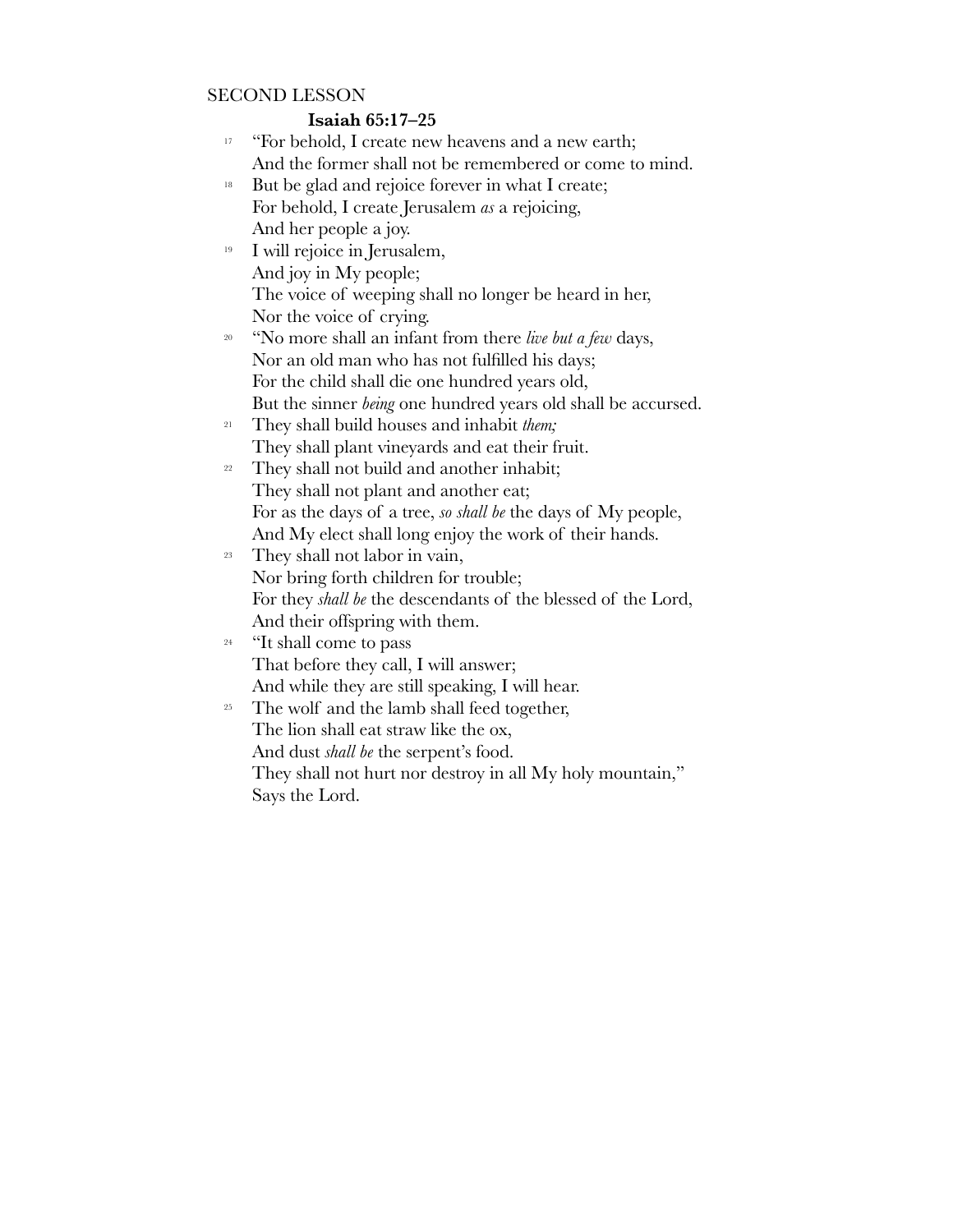| $\rm CREED\sim$                                    | The Apostles' Creed                    |  |  |  |
|----------------------------------------------------|----------------------------------------|--|--|--|
| C                                                  | I believe in God the Father almighty,  |  |  |  |
| maker of heaven and earth.                         |                                        |  |  |  |
| I believe in Jesus Christ, His only Son, our Lord, |                                        |  |  |  |
| Who was conceived by the Holy Spirit,              |                                        |  |  |  |
| born of the virgin Mary,                           |                                        |  |  |  |
| suffered under Pontius Pilate,                     |                                        |  |  |  |
| was crucified, died, and was buried.               |                                        |  |  |  |
| He descended into hell.                            |                                        |  |  |  |
| The third day He rose again from the dead.         |                                        |  |  |  |
|                                                    | He ascended into heaven                |  |  |  |
|                                                    | and is seated at the right hand of God |  |  |  |
| the Father almighty.                               |                                        |  |  |  |
| From there He will come to judge                   |                                        |  |  |  |
| the living and the dead.                           |                                        |  |  |  |
| I believe in the Holy Spirit,                      |                                        |  |  |  |
| the holy Christian Church,                         |                                        |  |  |  |
|                                                    | the communion of saints,               |  |  |  |
|                                                    | the forgiveness of sins,               |  |  |  |
|                                                    | the resurrection of the body,          |  |  |  |
|                                                    | and the life everlasting. Amen.        |  |  |  |
|                                                    |                                        |  |  |  |

# HYMN

**SERMON** 

**TLH 199** *Jesus Christ is Risen Today, Alleluia!*

**John 20:15**  Jesus said to her, "Woman, why are you weeping? Whom are you seeking?"

# **The Risen Lord Stands in the Face of Death and Speaks Truth to the World**

#### RESPONSE

M The peace of God, which surpasses all understanding, will guard your hearts and minds through Christ Jesus. Amen.

*Philippians 4:7*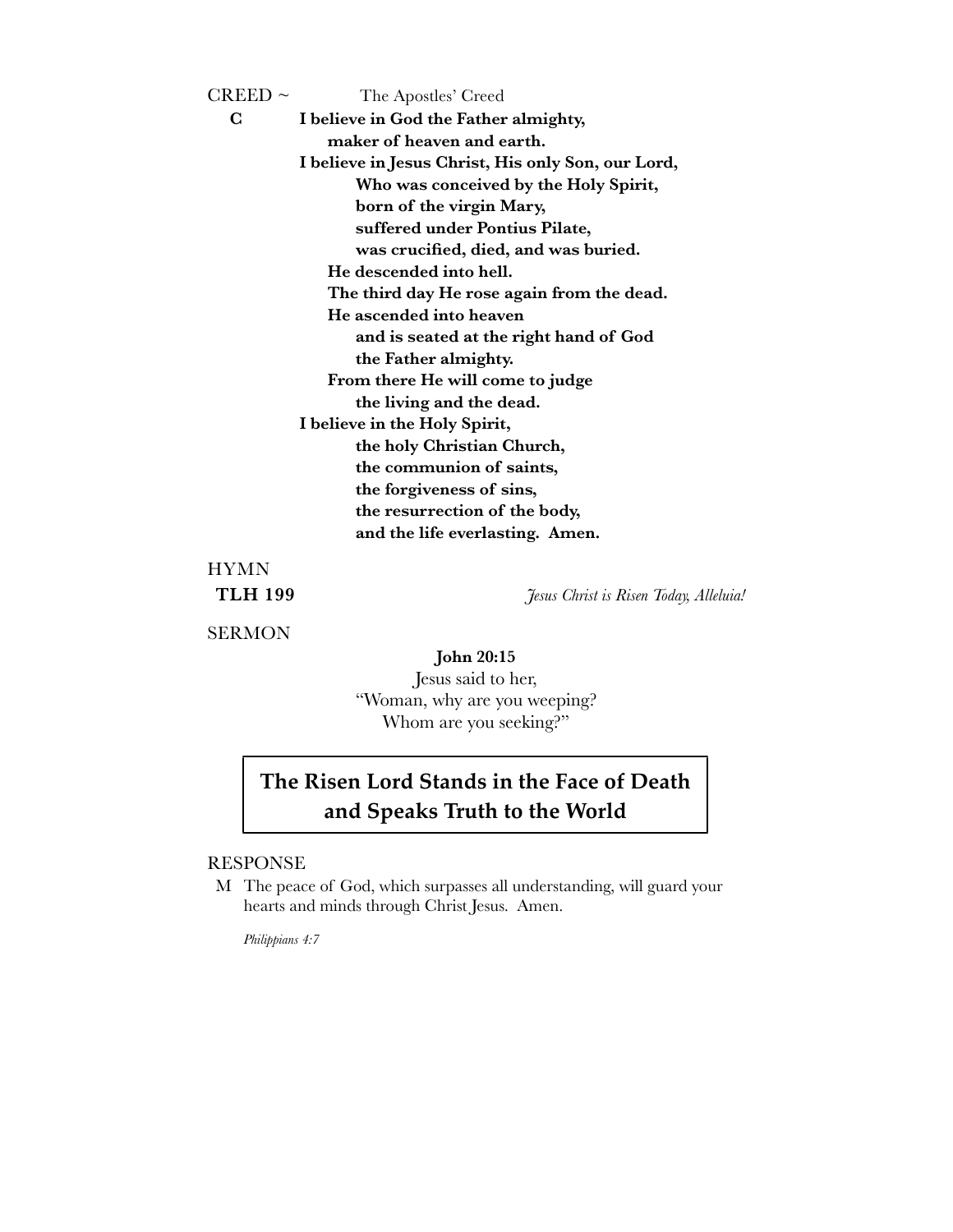

# HYMN

**WS 728** *Christ Is Living*

#### GATHERING OF OUR THANK OFFERING

### PRAYERS OF THE CHURCH

O Lord God, Your right hand and holy arm have gained you the victory, and You have seated Your Son, Jesus Christ at that right hand, far above all power and every name in heaven and earth. We thank and praise you for bringing life and immortality to light through the gospel.

For the perfect obedience, sacrificial death, and life-giving resurrection of our Lord and Savior Jesus Christ, let us give thanks to God, **thanks be to You, O Lord**.

For the righteousness of God that is ours by faith in His Son, let us give thanks to God, **thanks be to You, O Lord**.

For the enduring, gracious presence of our Lord as revealed in the Gospel proclamation, the waters of baptism, and the bread and wine of holy communion, let us give thanks to God, **thanks be to You, O Lord**.

For the mercy of God over all creation, preserving, and blessing us with the gifts of breath, body, food and drink, clothing and shelter, daily care and protection, let us give thanks to God, **thanks be to You, O Lord**.

For the eternal promise of our own resurrection and hope of the new creation to all who call upon Christ for salvation, let us give thanks to God, **thanks be to You, O Lord**.

We pray also for God's mercy on the Church and on all people according to their needs,

For the gospel ministry of the Church, that the light which has been born in the resurrection of Christ would not diminish in the face of doubt, fear, and unbelief, let us pray to the Lord, **Lord have mercy**.

For those who are lost in self-righteousness, self-delusions, hypocrisy, hatred, and selfishness, that the power of Christ's word would bring them to know the only name by which we can be saved, let us pray to the Lord, **Lord have mercy**.

For those who are lost in sorrow, depression, loneliness, and despair, that they would find hope and fellowship in the Church, looking no longer to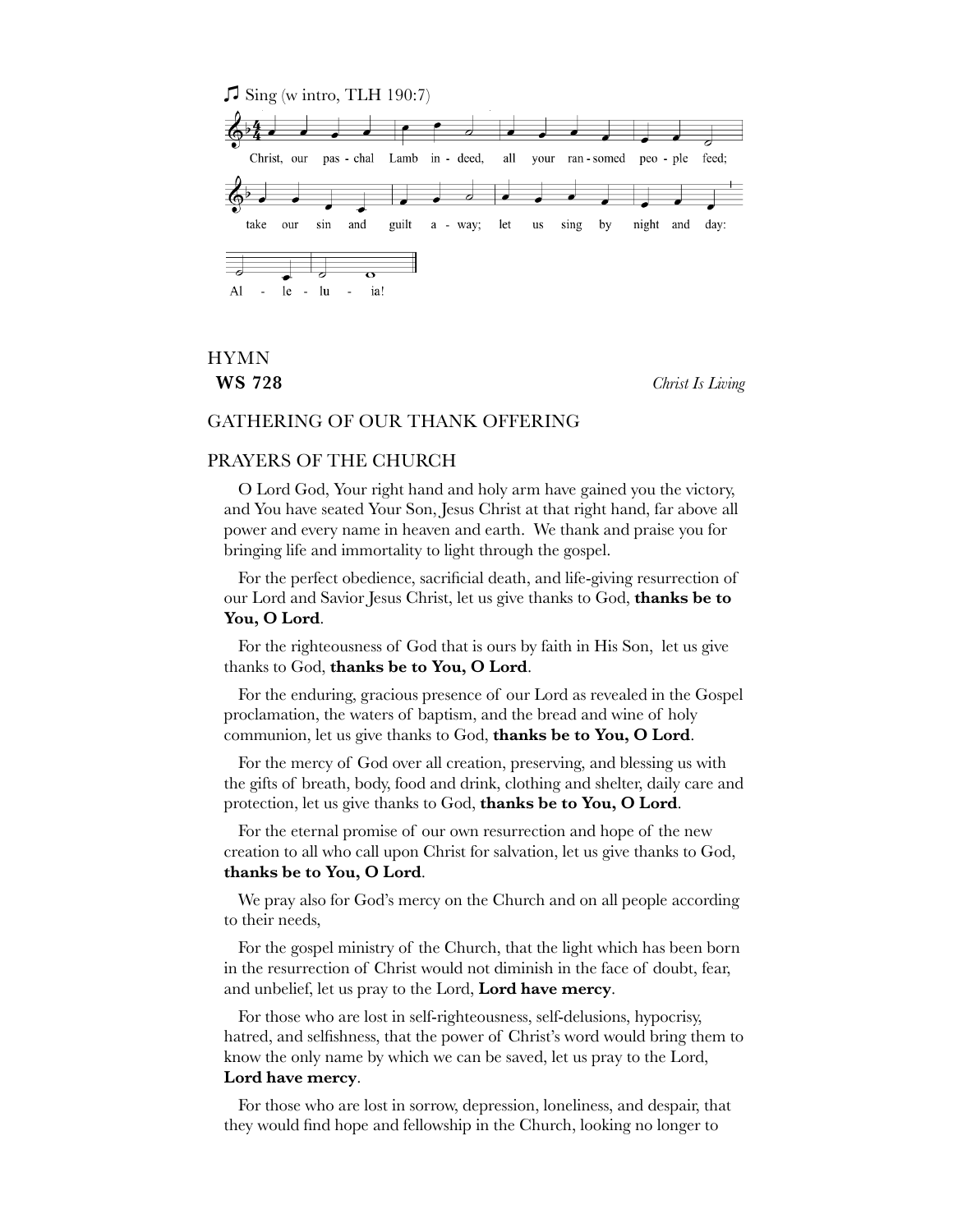what is seen, but to that which is not seen, and so be strengthened, let us pray to the Lord, **Lord have mercy**.

For those who are lost in indifference, distractions, busy lives, riches, and worldly pursuits, that the Holy Spirit would turn them away from those things which are perishing, to that which truly matters and which is eternal, let us pray to the Lord, **Lord have mercy**.

Finally, for those who are sick, suffering, dying, and for their families, that God would wipe away their tears with the comfort of the gospel and have mercy on them, answering their prayers according to His good will, let us pray to the Lord, **Lord have mercy**.

We ask you to hear us, O God, for the sake of all who are in need of our prayers, in Jesus saving name. Amen.



A Service of the Sacrament



#### CONFESSION AND ABSOLUTION (rise)

- M If we say we have no sin, we deceive ourselves, and the truth is not in us.
- **C If we confess our sins, He is faithful and just to forgive us our sins and to cleanse us from all unrighteousness.** *1 John 1:8-9*
- M Let us then draw near with a true heart and confess our sins unto God, our Father, asking Him in the name of our Lord Jesus Christ to grant us forgiveness.
- **C Most merciful God, we confess that we are by nature sinful and unclean and that we have sinned against You in our thoughts, words, and actions. We justly deserve Your present and eternal punishment, for we have not loved You above all things and we have not loved our neighbors as ourselves. For the sake of Your Son, Jesus Christ, have mercy on us. Forgive us, renew us, and lead us, that we may delight in Your will and walk in Your ways to the glory of Your holy name. Amen.**
- M Almighty God, our Heavenly Father, in His mercy has given His only Son to die for you and for His sake forgives you all our sins. Therefore, as a called servant of Christ, and by His authority, I forgive you all your sins in the name of the Father and of the Son and of the Holy Spirit.
- M We pray, Blessed are You, O God, Lord of heaven and earth, for You have had mercy on those whom You created and sent Your only-begotten Son into our flesh to bear our sin and be our Savior. Gathered in remembrance of Jesus, we beg You, O Lord, to forgive, renew, and strengthen us with Your Word and Spirit. Grant us faithfully to eat His body and drink His blood. Gather us into Your kingdom together with all the faithful from the ends of the earth that we might celebrate the marriage feast of the Lamb in love and unity. Graciously receive our prayers, deliver us and preserve us unto life everlasting. To You alone, O Father, be all glory, honor, and worship, with the Son and the Holy Spirit, one God, now and forever.
- **C Amen.**

WORDS OF INSTITUTION *Matt. 26, Mk 14, Lk 22, 1 Cor. 11*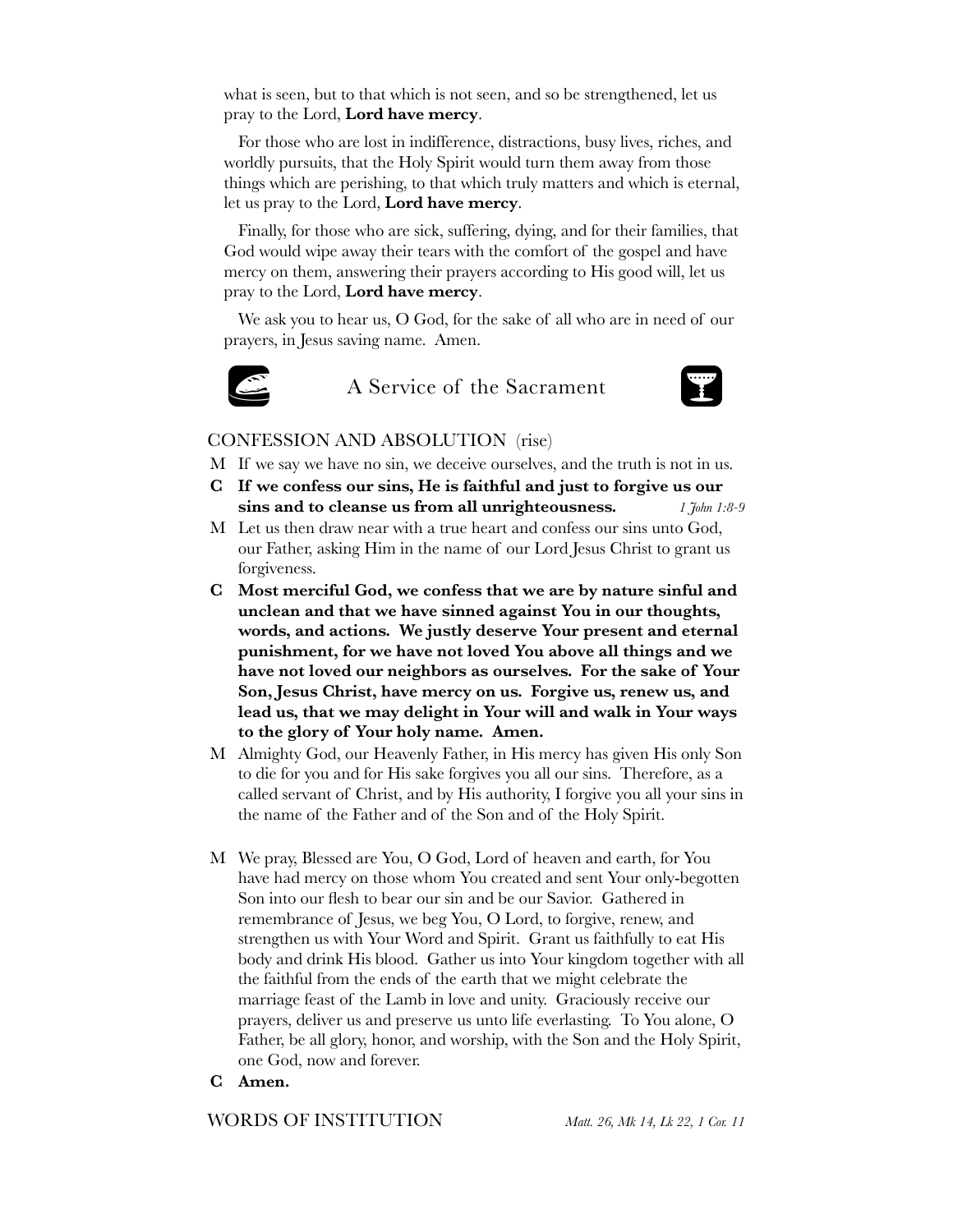- M Our Lord Jesus Christ, the same night in which He was betrayed, took bread; and, when He had given thanks, He broke it and gave it to His disciples saying, 'Take, eat. This is My body, which is given for you. Do this in remembrance of Me.' In the same way He took the cup, after supper, gave thanks, and gave it to them saying, 'Drink of it, all of you. This cup is the new covenant in My blood, which is shed for you for the forgiveness of sins. Do this, as often as you drink it, in remembrance of Me.'
- M As often as we eat this bread and drink this cup, we proclaim the Lord's death until He comes.
- **C Amen. Come, Lord Jesus.**
- M Lord, remember us in Your kingdom and pray together with us:
- **C Our Father, who art in heaven, hallowed be Thy name; Thy kingdom come; Thy will be done on earth as it is in heaven; Give us this day our daily bread; And forgive us our trespasses, as we forgive those who trespass against us; And lead us not into temptation; But deliver us from evil; For Thine is the kingdom and the power and the glory forever and ever. Amen!**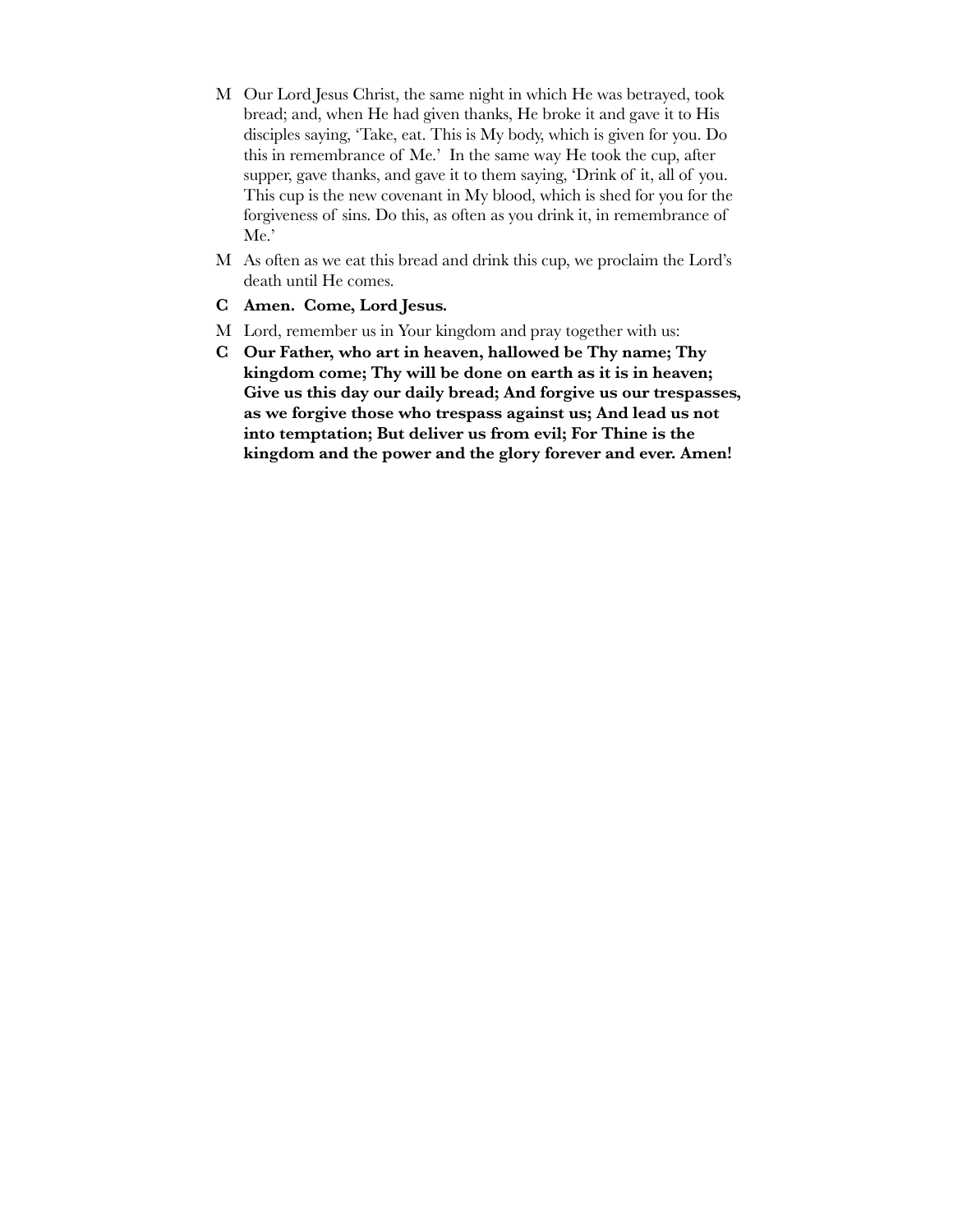



DISTRIBUTION



- M Let us bless the Lord.
- **C Thanks be to God.**
- M We pray, O Most Merciful God and Father of our Lord Jesus Christ, we thank and bless You, for You have given us new birth into a living hope through the resurrection of Jesus Christ from the dead. Having heard Your Word and received Your living body and blood, teach us to know You and the power of Your resurrection in suffering, that everything we believe, everything we say, everything we do, may be conformed to the image of Your endless life. Hear us, for the sake of Your Son, who lives